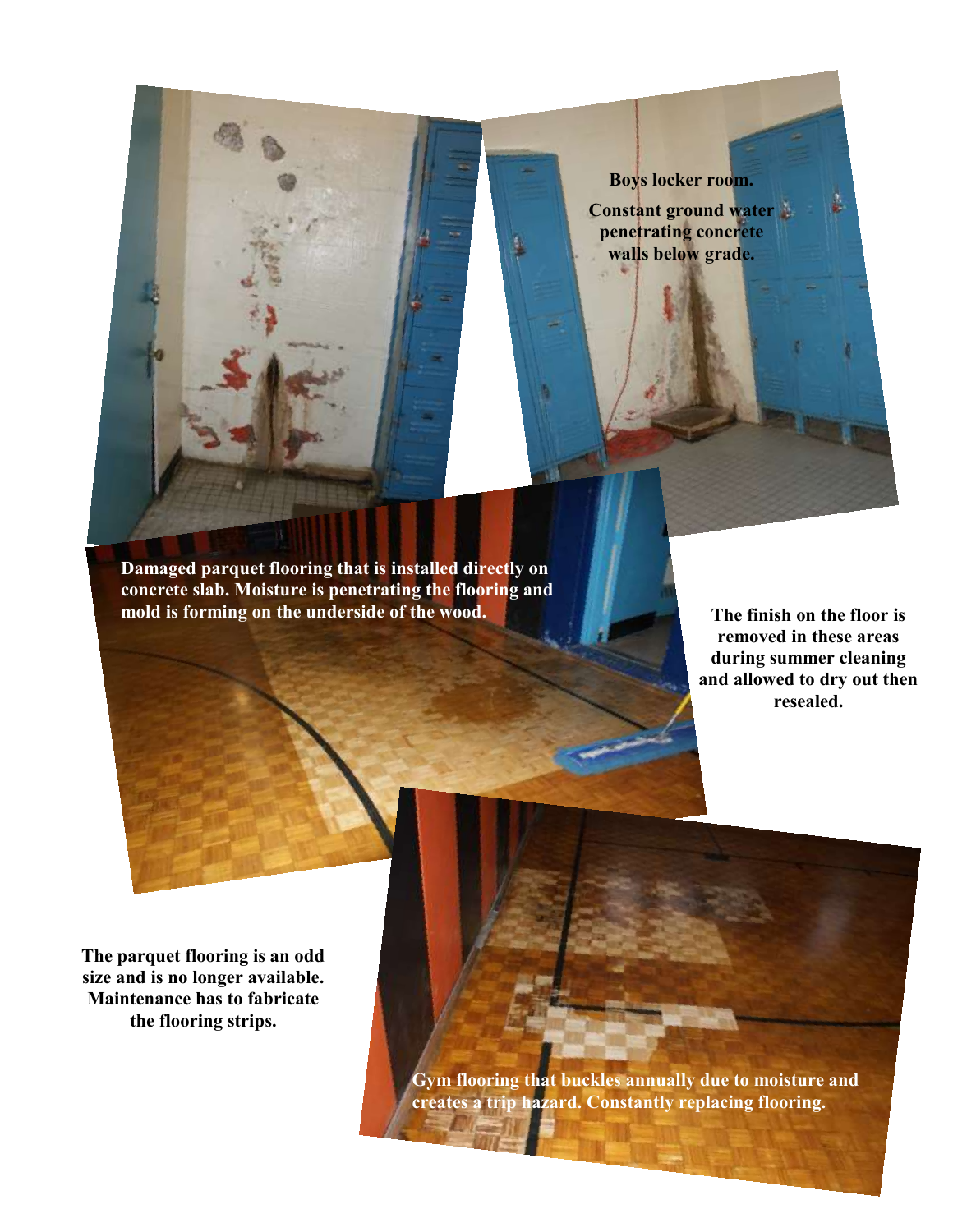**Gym flooring that buckles annually due to moisture and creates a trip hazard. Constantly replacing flooring.**

> **The gym is not ADA handicapped accessible.**

**No hand rails on the gym bleachers. Bleachers and seating are very steep and dangerous.**

**Manually operated exhaust fans in the gym. Fans are covered with Styrofoam and plastic in the winter to prevent freezing. There is no fresh air returns.**

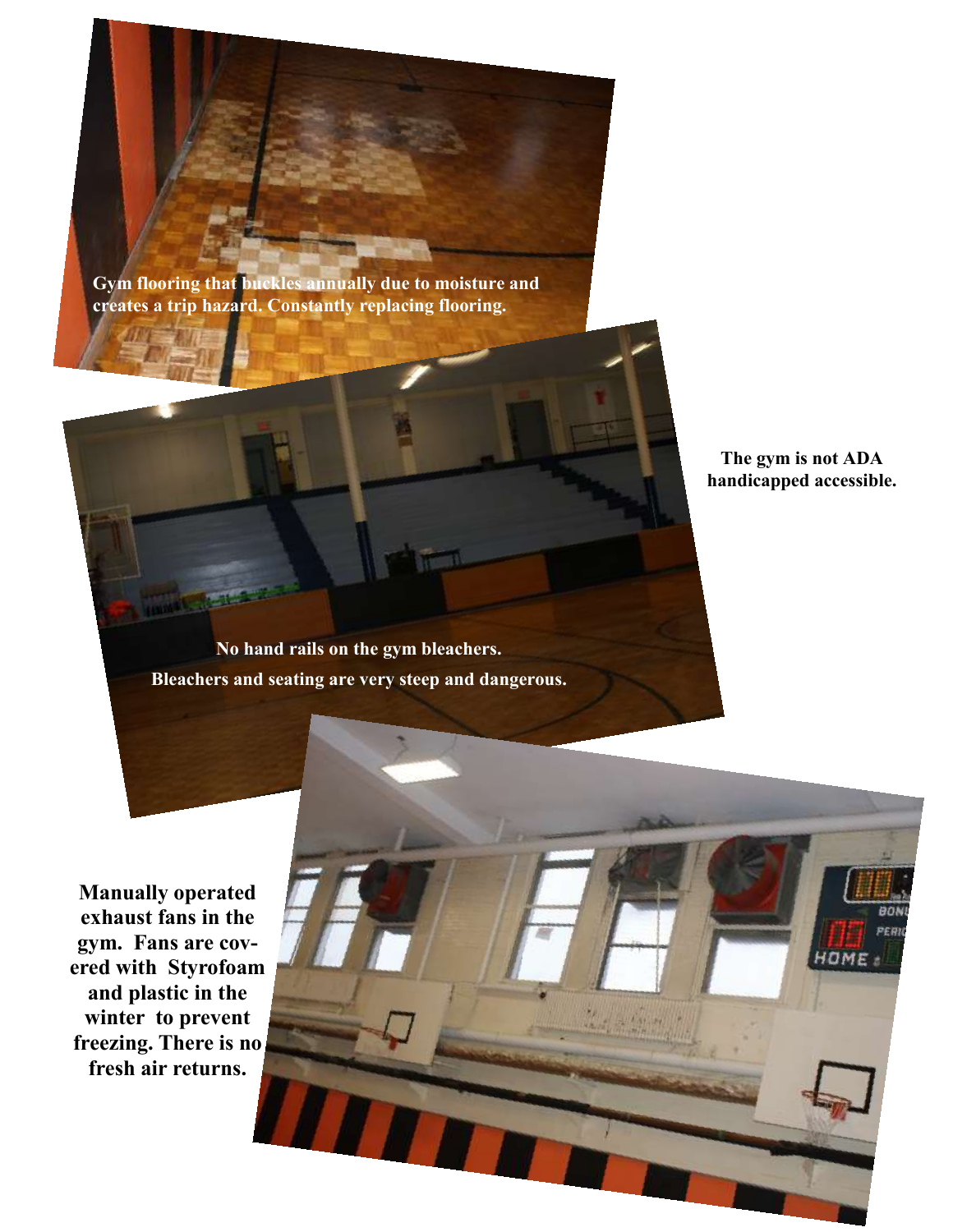**The seating in the auditorium has become a safety concern.** 

**The wood has started to delaminate and splinter. The exposed metal hinge is a pinching hazard.** **Limited control of the steam heating system in the 1928 sections of the building. Radiators are very hot and create a burn hazard.** 



**Windows are a single pane non-insulated glass. There are no screens to prevent insect from entering the building. This is a real danger to the children with allergies.**

**hot and create a burn hazard.** 

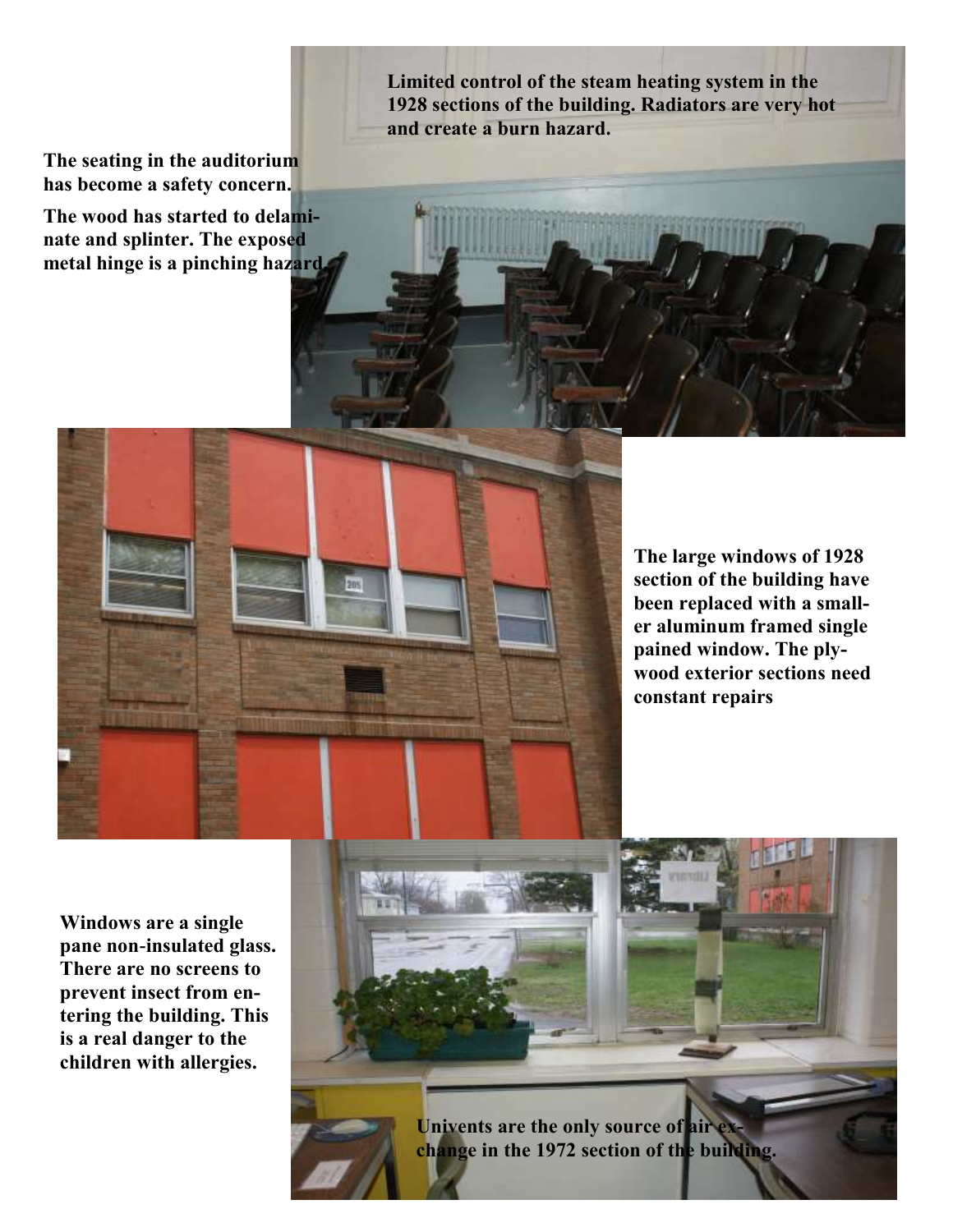**All windows in the 1972 section of the building leak and are very cold. When it rains sponges are kept on the shelves to prevent additional damages in the Library and other areas.** 

> **The staining seen here is from the second story windows. The window sections are built as part of the primary wall. Caulking maintenance is done**

**all year to help prevent the** 

**The roof flashing is failing between the 1928 and the 1972 sections of the building. This has created leaking in these areas. We have made several attempts to resolve this problem.**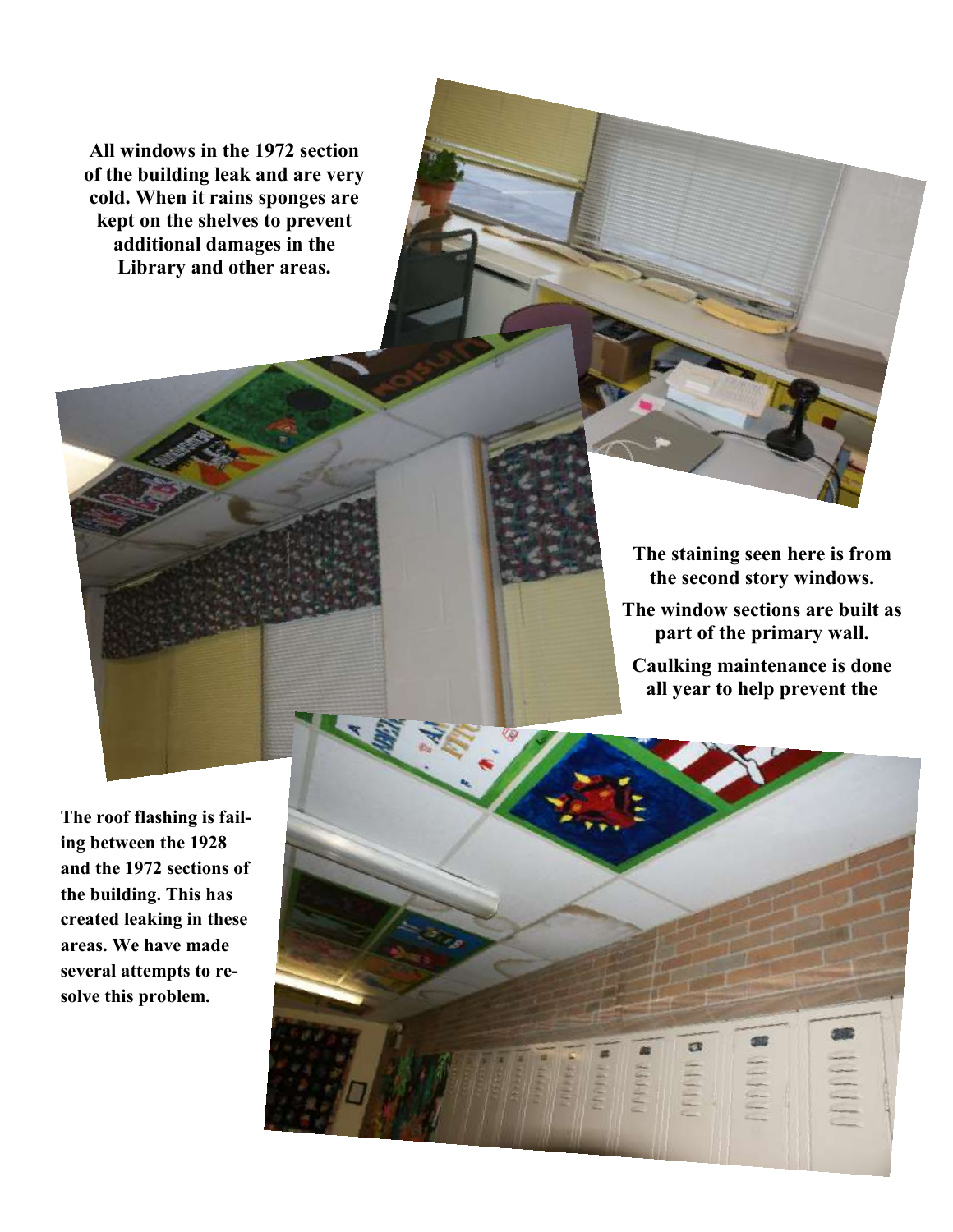

**Window in boy's bathroom is screwed shut The boys would crawl through the window and play on the roof. This has limited the ventilation in the restroom.**

**Not all bathrooms are handicap accessible.** 



33

**Makeshift storage areas have been created for custodians to store cleaning products in the bathrooms.**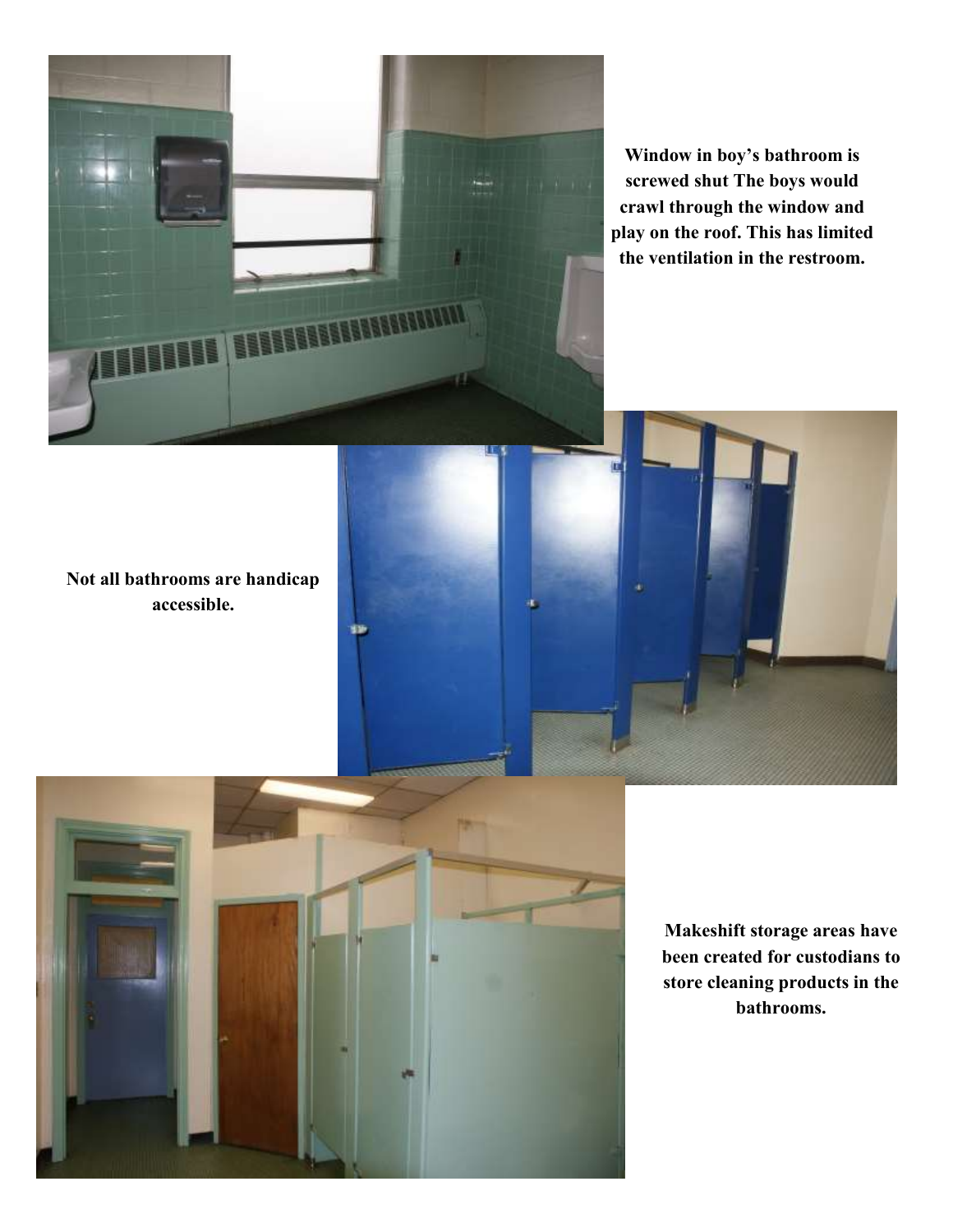

**CALLES**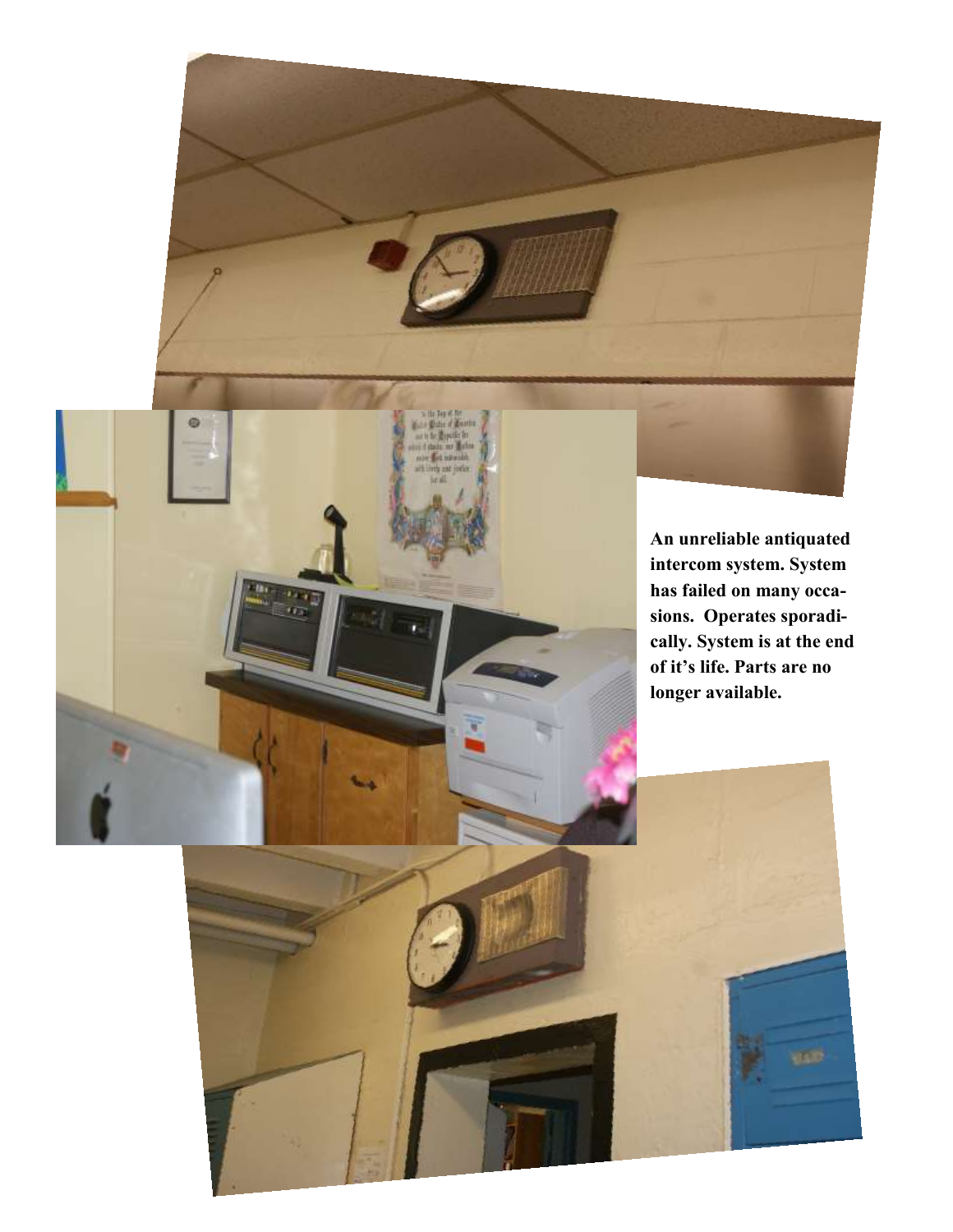**Flag pole is no longer used due to the pole being bent and twisted.** 

**The flags get caught up in the trees and tears them and staff can't get them down.**

> **Front cement walkway has become a trip hazard due to settling and deteriorating concrete.**

> **The arch over the front entry has been encapsulated due to deterioration.**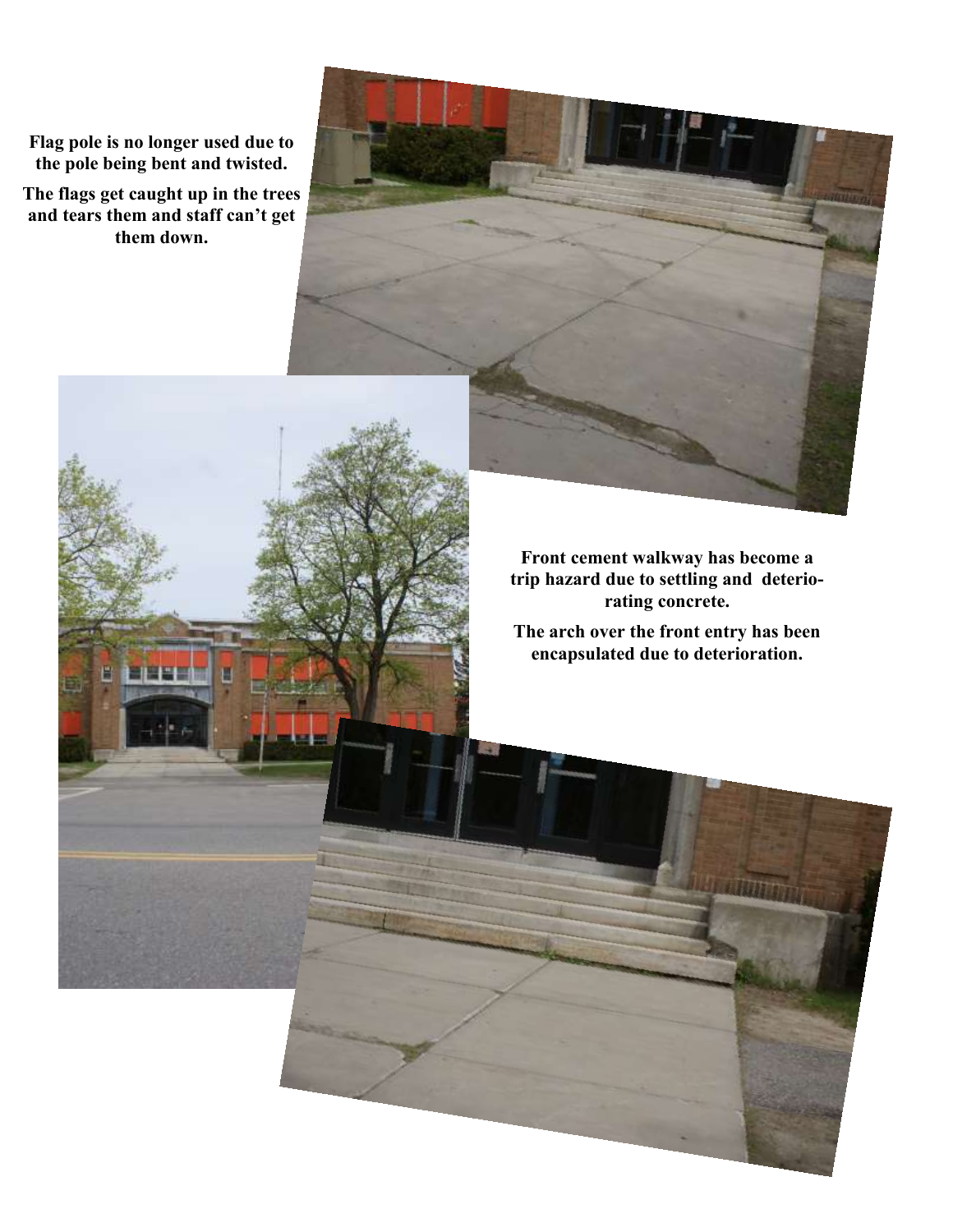**Walk in freezers and coolers have outlived their life expectancy. The size of the units are no longer adequate and require constant repair.**

**The refrigeration units are inside the kitchen area and on top of the units and generate a considerable amount of heat.**

**Wash sinks do not meet the Health & Safety standards of the State of Maine.**

**Kitchen equipment is outdated and difficult to maintain. Repairs are not always an option due to parts being unavailable.**

**The equipment in this kitchen is all electrical and was installed during the 1972 renovation.**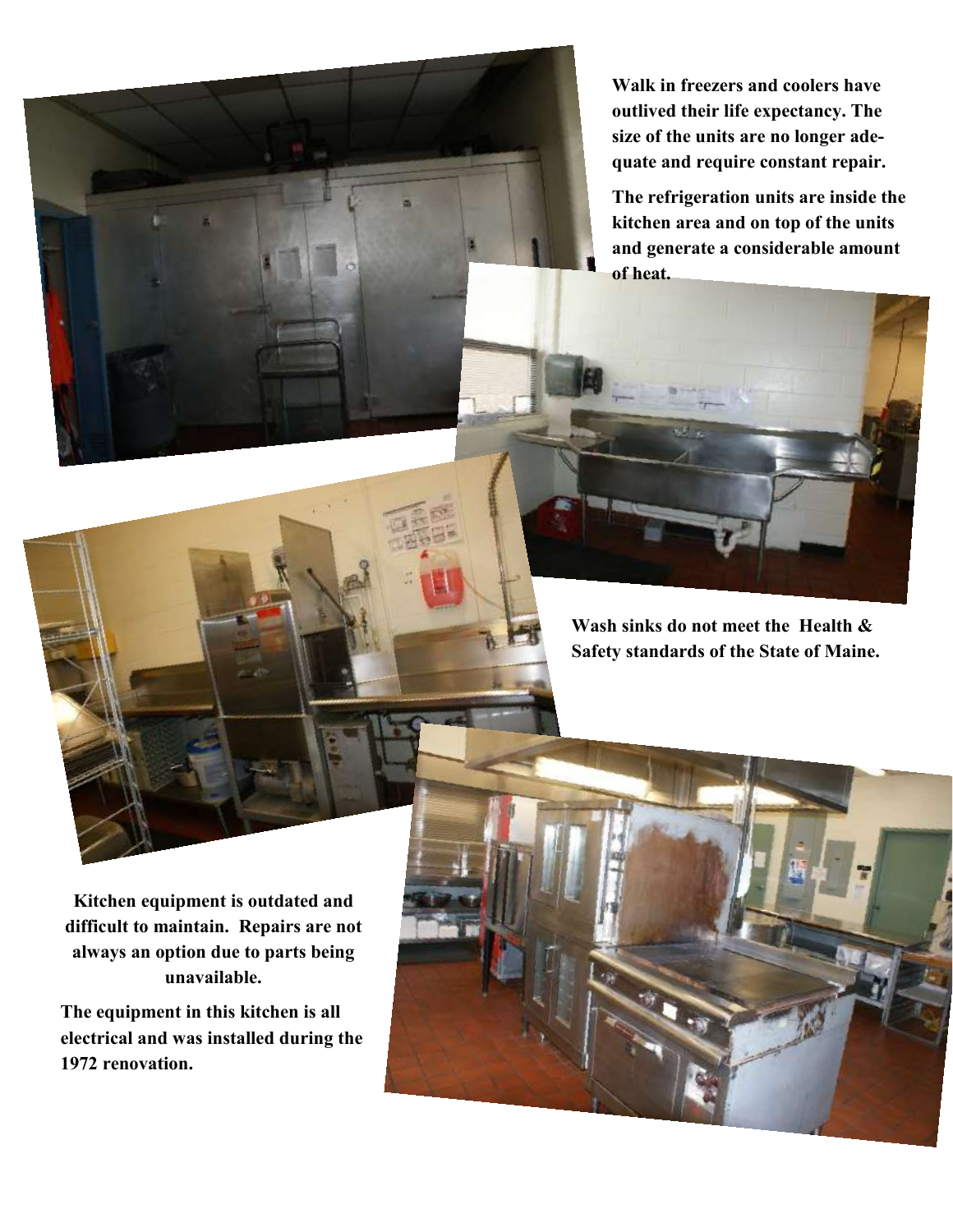**Stairways are open and dangerous and there are no fall prevention measures in place.**

**Stairways are also being used as storage areas because of lack of storage space and closets.**

> **Open stair rails are a huge liability and risk to children of all ages.**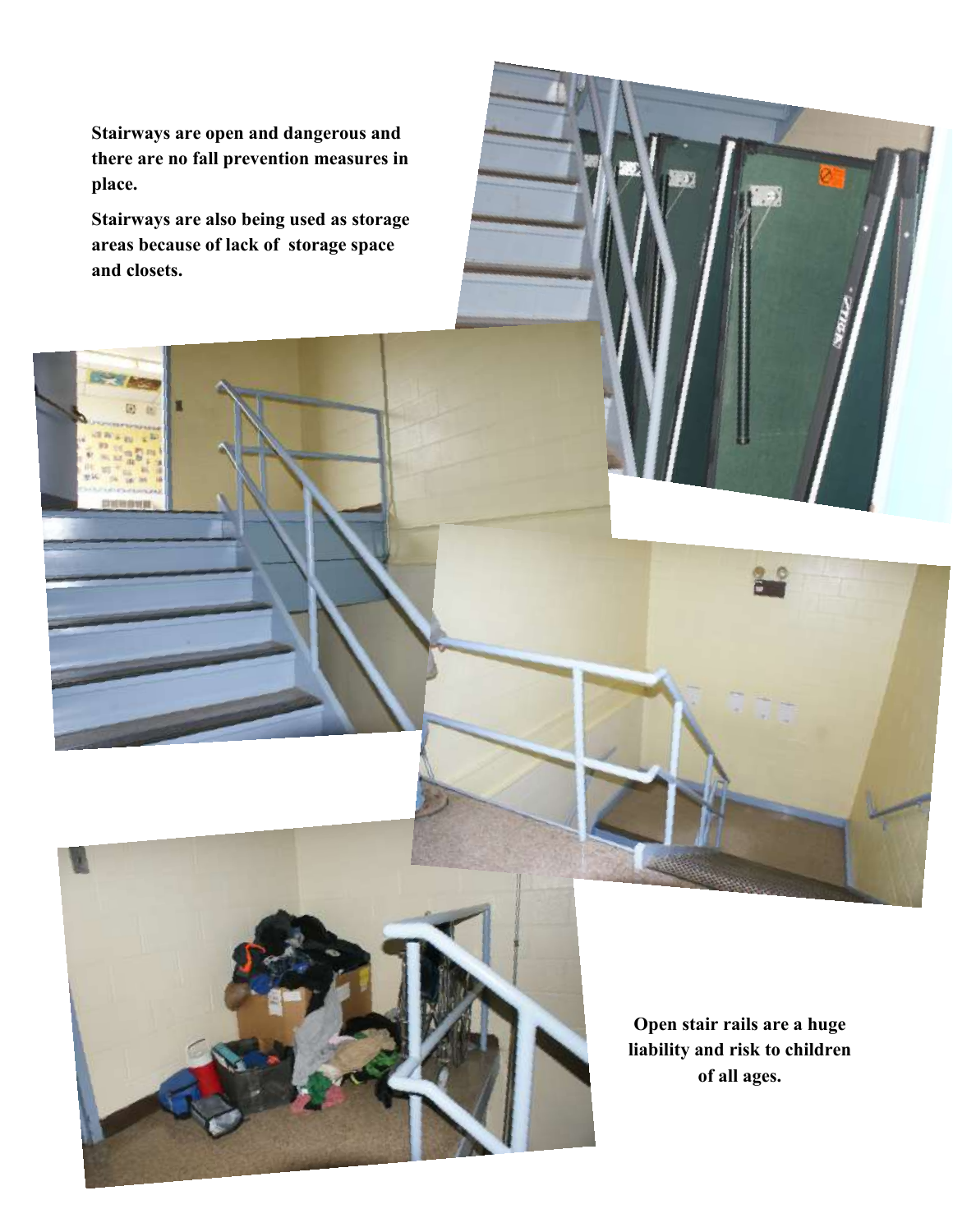

**Administration offices are small and unaccommodating. Difficult to meet with multiple parents of children with concerns or needs. Privacy is not always assured due nonconforming hollow core doors.** 

Firs

**Seating and ventilation is very limited in these areas. There are no windows to provide fresh air.** 

> **Unsecured main entry. At times students will open door for someone if they are outside waiting. The secretary has no way of knowing when that has happened. If a parent is buzzed into the building you have no way of knowing what direction that this person may have gone in.**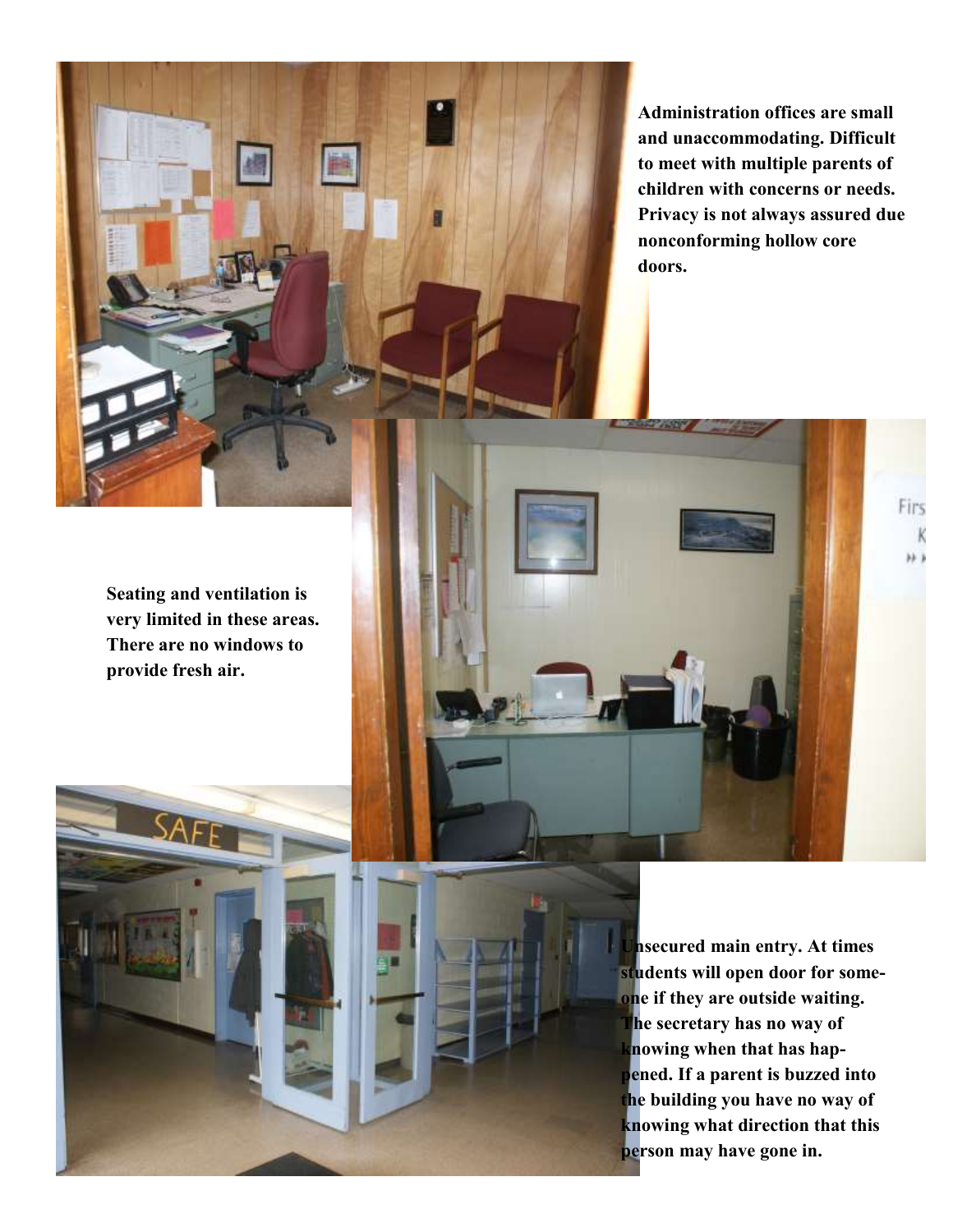**The 1928 H.B. Smith boiler and heating pipes are encased with asbestos. The boiler is considered the back up boiler in the event that the 2006 boiler fails. It would take at least 24- 48hrs to bring the boiler on line along with a huge amount of repairs.**

> **Building is operated with one boiler that was installed in 2006. This boiler creates hot water and steam heat for the building. This supplies the hot water to the domestic system also.**

**The pneumatic heating control system is outdated and sometimes unreliable. It's very difficult to manage the heating schedule and controls. The heat plant and building is not energy efficient.** 

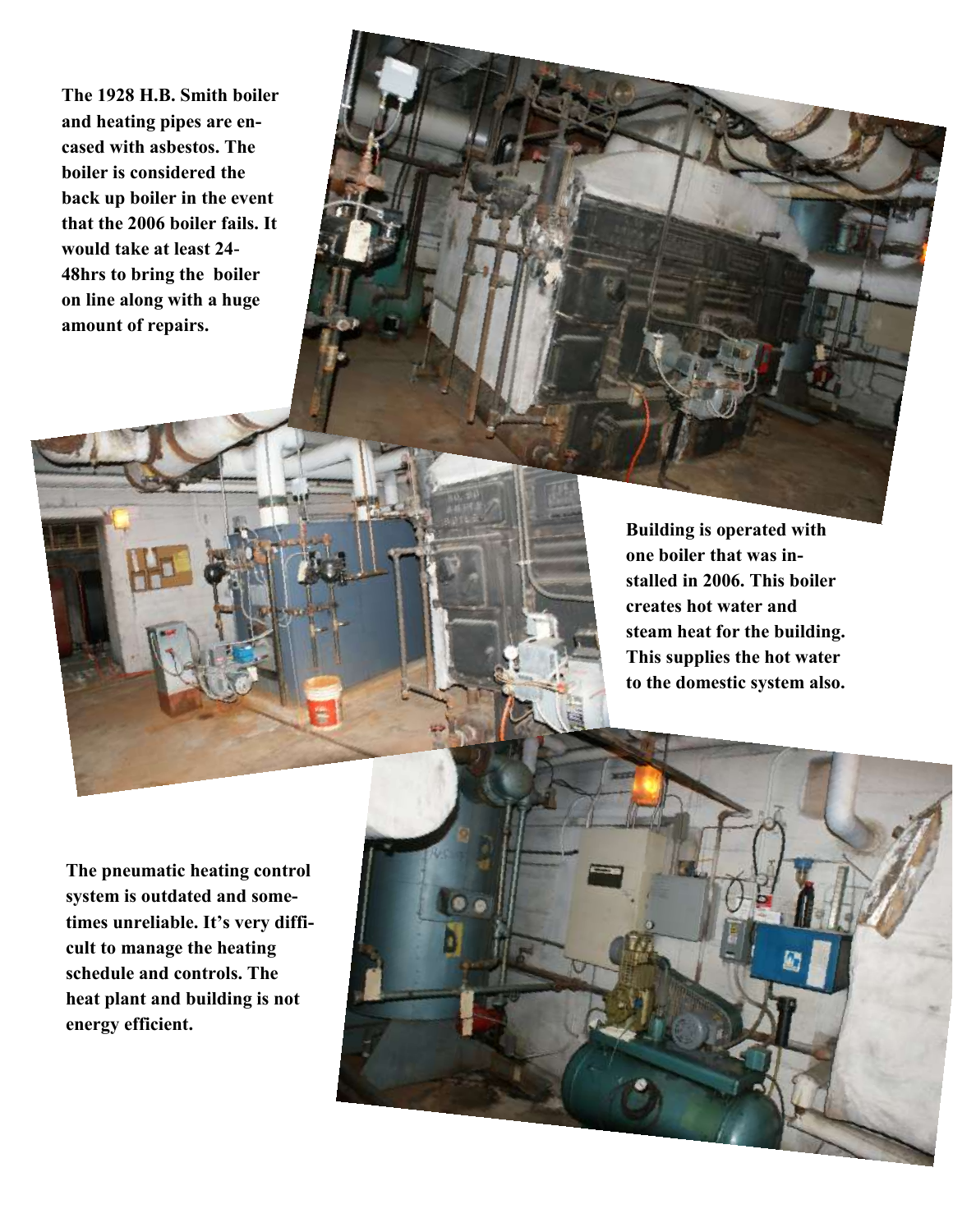**If a student is ill and doesn't feel well they lay down and rest in the bathroom while they're waiting to be picked up. There are no other spaces available.**

**They have to leave the room if this space is needed.** 

**A make shift lunch line consumes a large potion of the cafeteria. The original configuration from 1972 is no longer functional with todays Breakfast and lunch time standards.** 

> **The one and only Science lab has one sink at the teachers station. The room is cramped with a small amount of storage area.**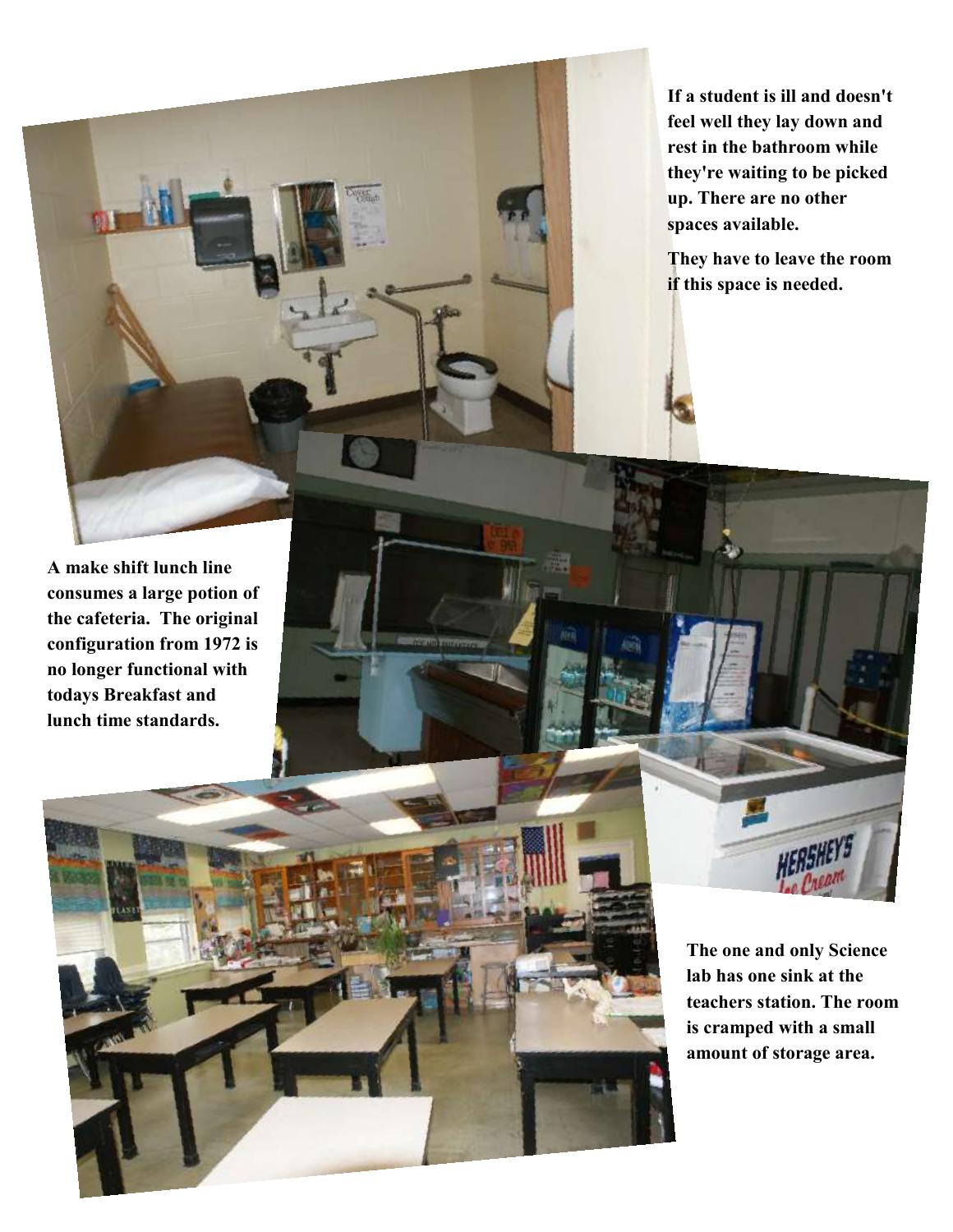**It's not uncommon for the mop sinks, hand sinks and or water fountains to be all in the same location in different parts of the building. There is no filtered or chilled water at most locations.**

**Custodians need to lift heavy pails of water to dump in their mop sinks. Most pails contain 3-5 gallons of water. Floor machines are emptied into pails at times so they can be dumped into the sinks.**